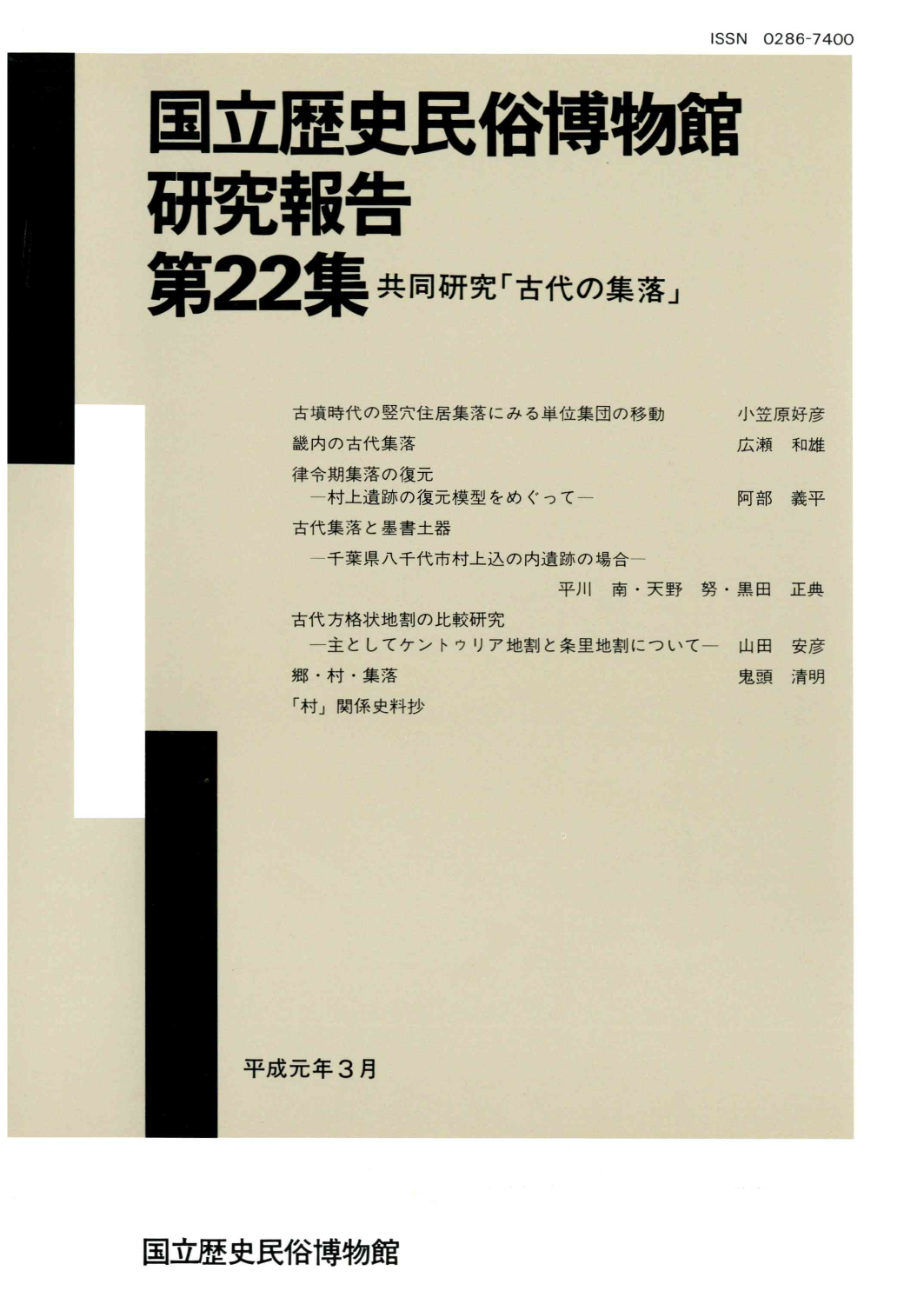### 国立歴史民俗博物館

### 研究報告

第22集 共同研究「古代の集落」

#### \*目 次

| ▓刊行にあたって………………………………………………………岡田                                       | 茂弘     |     |
|-----------------------------------------------------------------------|--------|-----|
| ▓古墳時代の竪穴住居集落にみる単位集団の移動……………………小笠原好彦                                   |        | 1   |
| ▓畿内の古代集落………………………………………………………広瀬                                       | 和雄     | 29  |
| ▓律令期集落の復元<br>---村上遺跡の復元模型をめぐって----------------------------------阿部 義平 |        | 111 |
| ▓古代集落と墨書土器<br>---千葉県八千代市村上込の内遺跡の場合----…………………平川<br>天野                 | 南<br>努 | 137 |
| 黒田                                                                    | 正典     |     |
| ▓古代方格状地割の比較研究                                                         |        |     |
| ---主としてケントゥリア地割と条里地割について----………山田 安彦                                  |        | 239 |
| ▓郷 • 村 • 集落…………………………………………………………鬼頭                                   | 清明     | 1   |
| 「村」関係史料抄…………………………………………………鬼頭 清明(編)                                   |        | 22  |
|                                                                       |        |     |
|                                                                       |        |     |

共同研究「古代集落遺跡の研究」研究会の記録…・・……… 303

平成元年3月

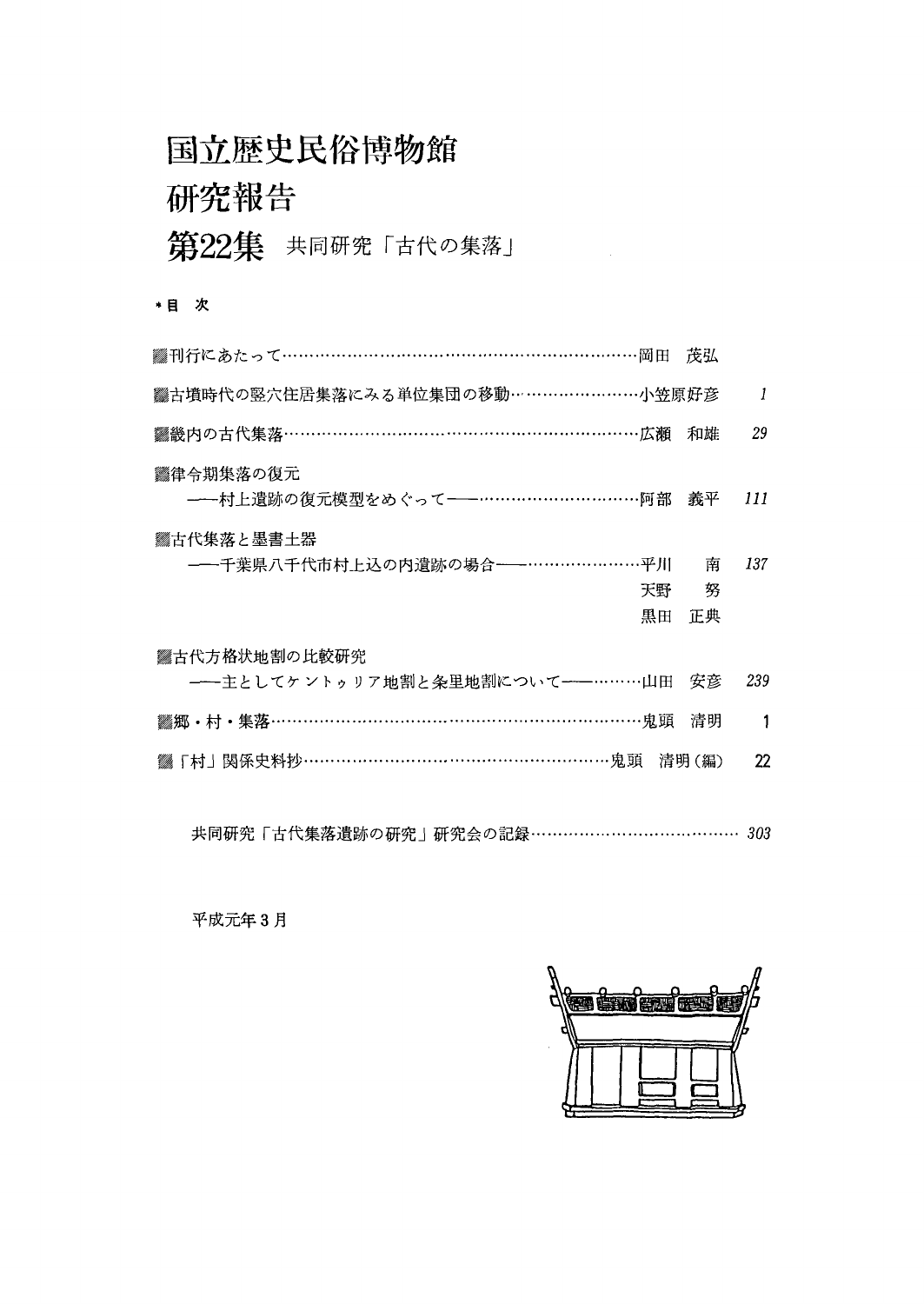#### Bulletin of

#### the National Museum of

#### Japanese History

vol. 22 Joint Study of Settlements in Ancient Japan

#### Contents:

| OKADA, S.                             | Preface                                                                                                                                                                             |
|---------------------------------------|-------------------------------------------------------------------------------------------------------------------------------------------------------------------------------------|
|                                       | OGASAWARA, Y. The Movement of the Unitary Groups in Pit                                                                                                                             |
| HIROSE, K.<br>ABE, G.                 | Restoration of Settlements in Ritsuryō Period<br>-Restoration Model of the Murakami Site ----------------- 111                                                                      |
| Hirakawa M.<br>Amano T.<br>KURODA, M. | Settlement Site and Pottery with Inscription in Black Ink<br>— A Case of the Murakami-Komenouchi Site                                                                               |
| YAMADA, Y.                            | A Comparative Study of Ancient Grid-Pattern<br>Land Allotments<br>——Mainly of Centuria Land Allotments and the<br>Jöri (Japanese Grid Pattern Land Division) ------------------ 239 |
| Kıtō, K.                              |                                                                                                                                                                                     |

ARecord of the Research Group………………………・・………・………………303

Mar. 1989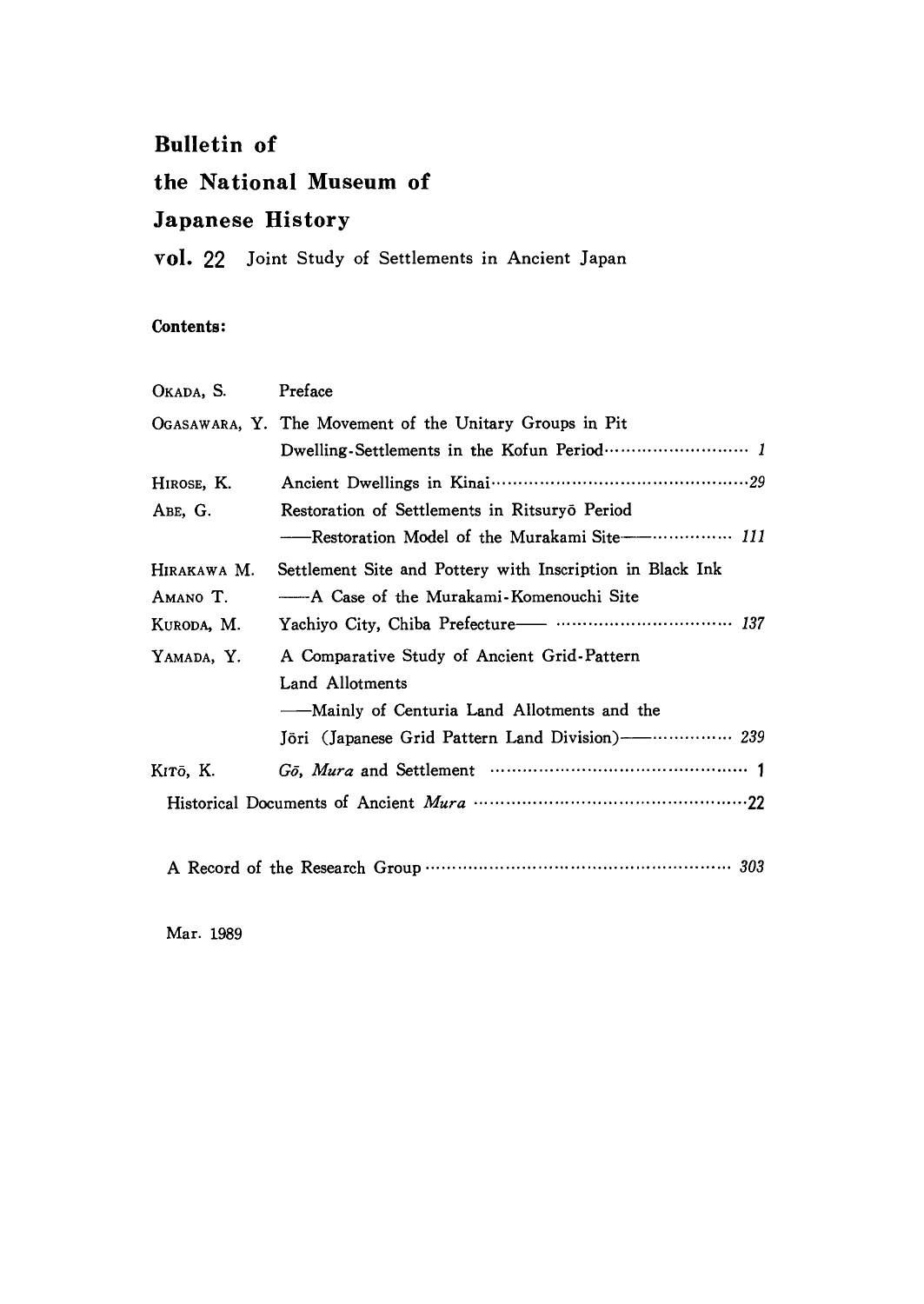#### 国立歴史民俗博物館研究報告寄稿要項

- 1. 国立歴史民俗博物館研究報告は、歴史学,考古学,民俗学およびそれらの協 業による広義の歴史学ならびにそれらと関連する諸科学に関する論文,資料・ 研究ノート,調査研究活動報告等を掲載・発表することにより,それらの学問 の発展に寄与するものである。
- 2. 国立歴史民俗博物館研究報告に寄稿することができる者は、次のとおりとす る。
- (1)国立歴史民俗博物館(以下「本館」という)の教官(客員教授等を含む) および本館の組織,運営に関与する者
- (2)本館が受け入れた各種研究員および研究協力者等
- (3)その他本館において適当と認めた者
- 3.原稿を寄稿する場合は,論文,資料・研究ノート,調査研究活動報告等のう ち,いずれであるかをその表紙に明記するものとする。なお,この区分につい ての最終的な調整は,国立歴史民俗博物館研究委員会(以下「研究委員会」と いう)において行う。
- 4 原稿執筆における使用言語は,日本語を原則とする。ただし,他の言語を用 いる場合は,研究委員会に相談するものとする。
- 5.特殊な文字,記号,印刷方法等が必要な場合は,研究委員会に相談するもの とする。
- 6. 寄稿する原稿には、原則として英文により400語程度の要旨を付けるか、あ るいは英訳用の和文800字以内の要旨を付けるものとする。
- 7.寄稿する原稿の枚数は,原則として制限しない。ただし,研究委員会の判断 により,紙数等の関係から分割して掲載することがある。
- 8.寄稿する原稿は,必ず清書し,原稿の写し1部を添付するものとする。
- 9.寄稿された原稿は,研究委員会において検討のうえ,採否を決定する。
- 10.稿料の支払い,掲載料の徴収は行わない。
- 11.原稿の寄稿先および連絡先は,次のとおりとする。
	- ●285 佐倉市城内町117番地 国立歴史民俗博物館内 国立歴史民俗博物館研究委員会(電話 代表 0434-86-0123)

|       |   |                              |    | 国立歴史民俗博物館研究報告 第22集                                        |  |
|-------|---|------------------------------|----|-----------------------------------------------------------|--|
|       |   | 平成元年3月25日 印<br>平成元年3月30日 発 行 | 吊川 | (非売品)                                                     |  |
| 編集・発行 |   |                              |    | 国立歴史民俗博物館<br>〒285 千葉県佐倉市城内町 117<br>電話 0434-86-0123 (代表)   |  |
| 印     | 刷 |                              |    | 第一法規出版株式会社<br>〒107 東京都港区南青山2―11―17<br>電話 03-404-2251 (代表) |  |

⑥Printed in Japan Mar.1989